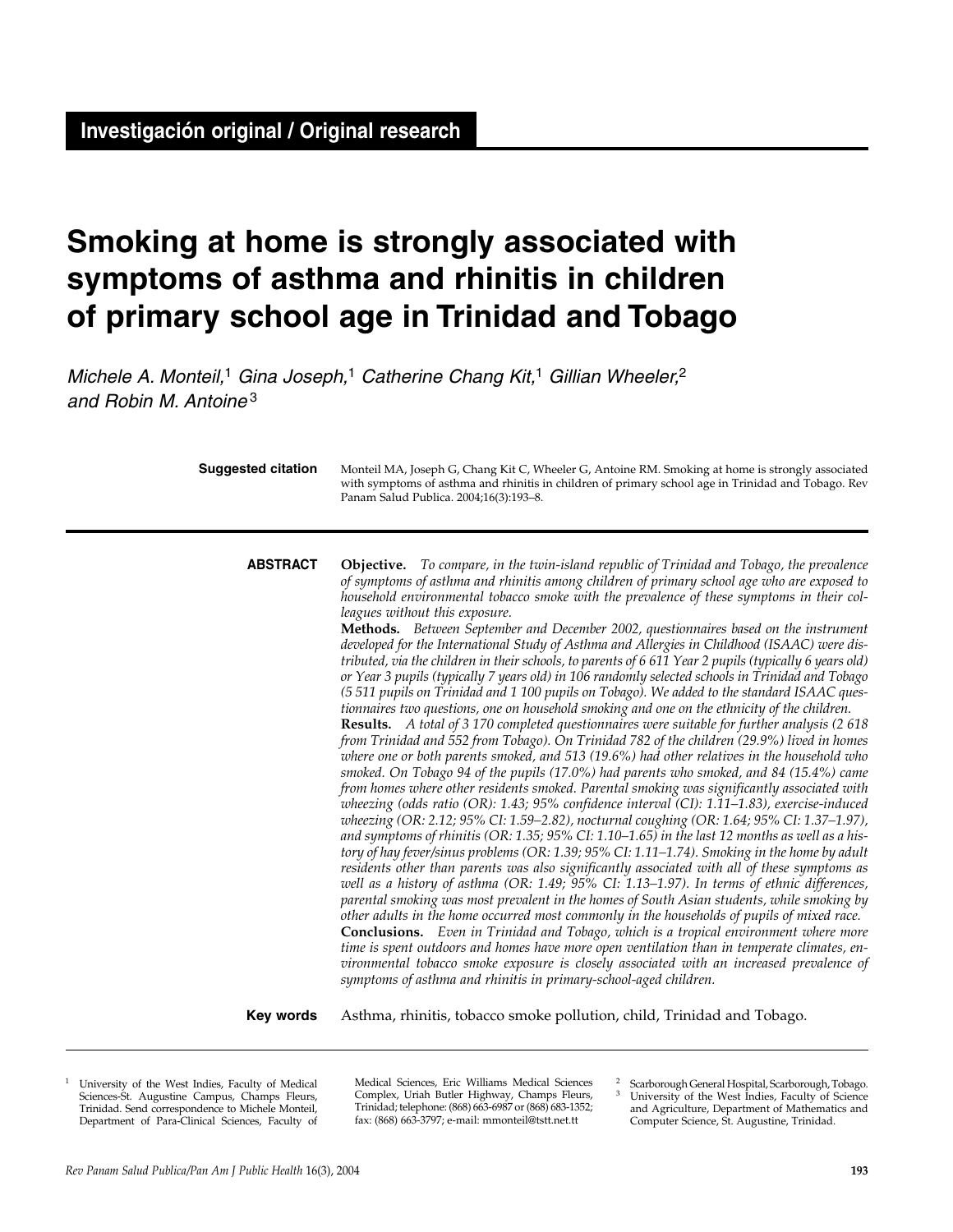The global burden of allergic disease has increased in the past 30 years, and disorders such as allergic asthma have reached epidemic proportions. This is especially true of the disease in the pediatric population, where asthma is one of the most common chronic disorders. Since the prevalence of allergic diseases varies both around the world (1) and in different regions of the same country, there has been interest in environmental factors that may influence the development of these disorders and the exacerbation of preexisting disease. One environmental exposure that has been linked to the development and exacerbation of asthma in childhood is tobacco smoke.

Environmental tobacco smoke (ETS) is considered the most important indoor pollutant associated with pediatric asthma (2). It has been shown that the earlier the exposure and the longer the duration of exposure to tobacco smoke, the greater the likelihood for the development of asthma and other respiratory symptoms (2). ETS is also associated with more frequent respiratory infections in children as well as exacerbation of asthma.

Parental smoking has been shown to be associated with more frequent exacerbation and more severe symptoms in children with asthma (3), and there is evidence to suggest that each additional smoker in the household increases the risk for asthma or wheezing in children (4). It has even been shown that occasional exposure to ETS, as may occur with regular visits to other relatives who smoke or with visits by adolescents to clubs and discotheques, can result in an adverse effect on lung function (5).

Environmental exposure to tobacco smoke has also been implicated in nasal and sinus dysfunction. In a review on the effects of ETS on nasal and sinus disease, Benninger asserted that ETS exposure in both adults and children is associated with acute and chronic nasal symptoms as well as snoring in children and adolescents (6).

A nationwide study of allergic diseases in children attending primary or secondary school was recently conducted in the twin-island republic of Trinidad and Tobago.<sup>4</sup> The study showed that the prevalence of wheezing among pupils 6–7 years old in the country was 12.4%, with 9.5% having a previous diagnosis of asthma. Since the overall prevalence of adult smoking in Trinidad and Tobago is 25.1% (7), it is possible that household exposure to tobacco smoke may be an important trigger of symptoms of asthma and rhinitis in children in the country. Moreover, if exposure to tobacco smoke in the home is associated with an increased prevalence and severity of symptoms of asthma and rhinitis in those children, then educational efforts directed at their parents and guardians on the dangers of household smoking could lead to significant reductions in the children's morbidity from these diseases. Therefore, we hypothesized that Trinidadian and Tobagonian primary-school-aged children exposed to ETS had a higher prevalence of symptoms consistent with asthma and rhinitis compared to other, comparable children who were not exposed to tobacco smoke in the home. To our knowledge, this study is the first to try to determine if ETS is associated with symptoms of asthma and rhinitis in the pediatric population of Trinidad and Tobago.

# **METHODOLOGY**

# **Study design and study instrument**

For our nationwide questionnaire survey, we used a computerized database that our research team had created of all the public and private primary schools in Trinidad and Tobago. The SPSS version 9.0 statistical program (SPSS Inc., Chicago, Illinois, United States of America) was used to generate a random selection of 20% of those schools. In the order in which they had

been selected, the schools were approached to solicit their involvement in the project. Of the 85 schools that had been selected on Trinidad, 82 of them (96.5%) participated; on Tobago, 20 of 21 (95.2%) participated.

The questionnaire instrument was based on the one developed for global use by the International Study of Asthma and Allergies in Childhood (ISAAC) (8). To the "core" ISAAC questions we added two questions related to home environmental tobacco exposure: (1) Do you [mother, father of the school child] smoke cigarettes at present? (2) Do other persons that live in your home smoke cigarettes? The ethnicity of the children was assessed by asking their parents to state if the children were one of the following; African (black), Caucasian (white), South Asian (Indian), Chinese, Mixed, or Other. Information on participants' racial ancestry was obtained, since there have been reports elsewhere of racial differences in asthma prevalence and severity (9), and we wanted to determine if such differences exist in the multiethnic population of Trinidad and Tobago.

The questionnaires were sent to the parents and guardians via the pupils in the selected schools. The students were in either Year 2 or Year 3 of primary school. Children in Trinidad and Tobago begin primary school at 4 years of age, so that students in Year 2 are typically 6 years of age and the pupils in Year 3 are usually 7 years of age.

All students in these classes were eligible for participation, and the students were given the questionnaire to take home to their parents. In total, 5 511 questionnaires were distributed on Trinidad and 1 100 on Tobago. The completed forms were retrieved from schools within one to two weeks of distribution. Teachers were asked to encourage nonresponding parents to complete questionnaires and return them. When possible, we returned to schools a further one to two weeks later to collect forms that were returned late. The responses were entered into a computerized database using Access software (Microsoft Professional 2000, Microsoft Corporation, Redmond, Washington, United States).

<sup>4</sup> Monteil MA, Joseph G, Chang Kit C, Siung-Chang A, Wheeler G, McIntosh D, et al. Smoking at home is strongly associated with symptoms of asthma and rhinitis in school-aged children in Trinidad and Tobago. Presentation at the Trinidad & Tobago Medical Association 9th Medical Research Conference, 12 October 2003, Port-of-Spain, Trinidad.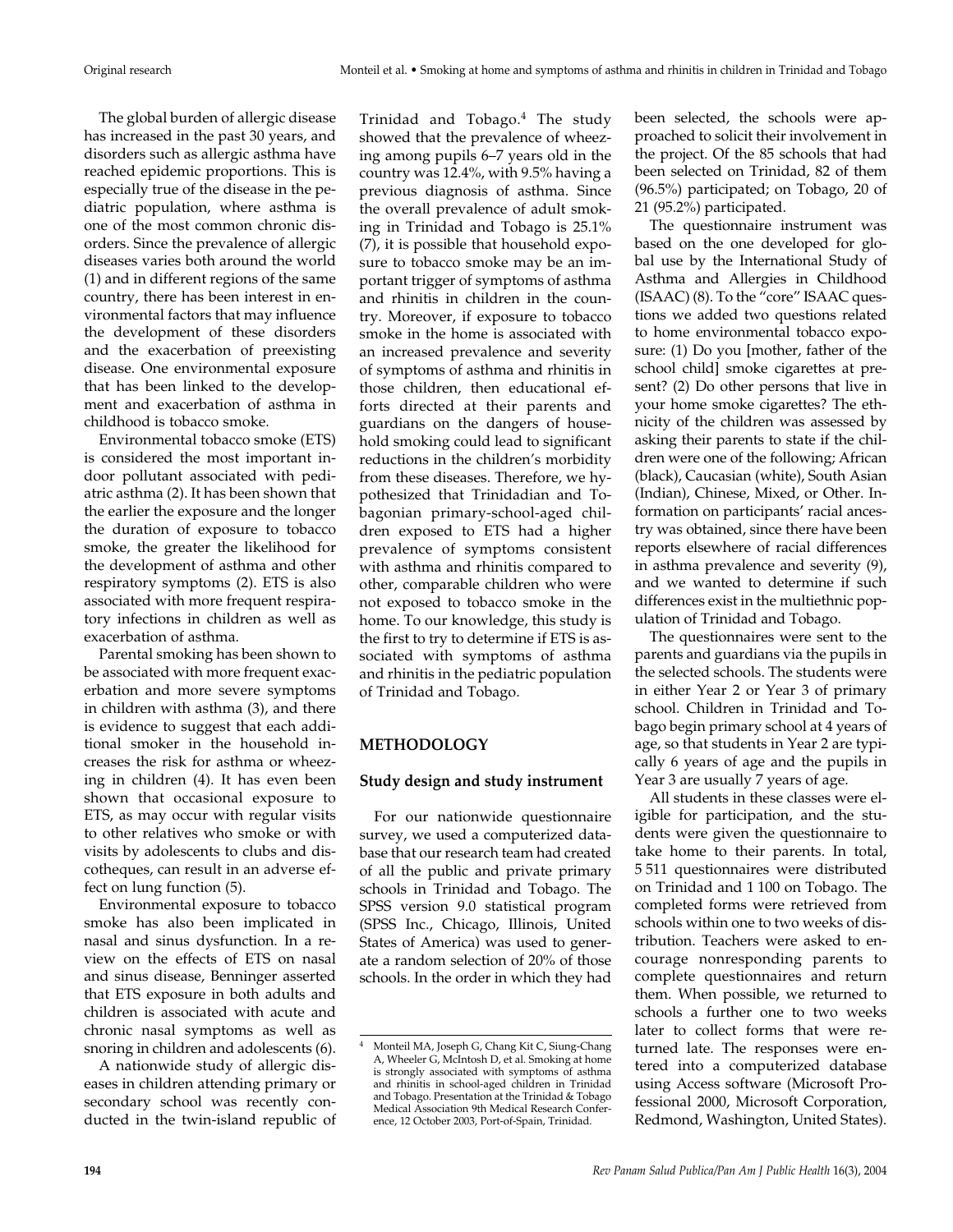## **Outcome measures**

The primary outcome measures were the prevalence of symptoms of wheeze and rhinitis in the 12 months prior to the study. In this study, as in other ISAAC surveys, symptoms of wheeze are considered synonymous with asthma in this age group. Similarly, symptoms of sneezing or of runny or blocked nose in the absence of a "flu" are considered synonymous with allergic rhinitis. Caregivers were asked in the "core" questionnaire to say whether or not their children had wheezing or whistling in the chest in the last 12 months and whether or not their children had a problem with sneezing, a runny nose, or a blocked nose when he/she did not have a cold or flu. Parents and guardians were also asked to say if their children had exercise-induced wheezing and nocturnal coughing and whether there had been a previous diagnosis of asthma or rhinitis.

#### **Statistical analysis**

In this study we compared the prevalences of symptoms of asthma and rhinitis in children exposed to ETS with the prevalence levels among those not exposed to ETS. Data were analyzed with the SPSS version 9.0 statistical package. The chi-square  $(\chi^2)$ test was used to compare the prevalence of the symptoms, while the significance of the odds ratios (ORs) was assessed with 95% confidence intervals (CIs).

### **Ethical approval**

The survey was conducted between September and December 2002, following its approval by the Ethics Committee of the Faculty of Medical Sciences, University of the West Indies-St. Augustine Campus. Since parents were asked to fill out the questionnaire on behalf of their children, a covering letter stating clearly the purpose of the research was provided with each questionnaire. Parents and guardians were also assured that their participation was entirely optional.

# **RESULTS**

#### **Response rates**

Completed questionnaires were retrieved from 102 of the 106 schools that had agreed to participate in the survey. Of the 5 511 questionnaires distributed to primary school children on Trinidad, 2 631 questionnaires were retrieved, and 2 618 of them had full responses (response rate, 47.5%). On Tobago, 1 100 questionnaires were distributed and 559 were retrieved. Of these, 552 had been completed (response rate, 50.2%).

#### **Demographic analysis of children**

The male to female ratio among the study participants, 1.03:1.00, was the same on both islands. However, there were marked differences between the ethnicities of the Trinidadian children and of the Tobagonian children, as reported by their parents. In the Trinidadian sample 38.7% of the children were South Asian, 30.6% mixed, 27.7% African, and 0.5% Caucasian; 1.0% of the students were reported as being of "other" ethnicity, and there were no responses for 1.5%. On Tobago there was a predominance of students of African ethnicity (86.0%), along with 11.4% mixed, 1.4% South Asian, 0.5% other, and 0.7% for whom there was no response.

#### **Prevalence of smoking**

On Trinidad 782 of the 2 618 children (29.9%) lived in homes where one or both parents smoked, and 513 of them (19.6%) lived in homes where other residents smoked. On Tobago 94 of the 552 students (17.0%) had parents who smoked, and 84 (15.2%) reported smoking by other residents of the home.

In the country as a whole, there were significant differences ( $χ²$ ,  $P$  <

0.0001) in the prevalence of smoking among the parents of the children of different ethnicities. Smoking was most prevalent among the parents of the South Asian pupils (33.6%), versus parents of mixed race students (29.7%) and of African students (22.3%). Statistically significant differences in the children's ethnicity ( $\chi^2$ ,  $P < 0.0001$ ) were also found in the prevalence of smoking among other occupants of the children's homes. Smoking by other residents of the home was most common in the homes of pupils of mixed race (25.0%), versus students of South Asian descent (17.3%) or of African descent (17.0%).

## **Prevalence of asthma and rhinitis symptoms in relation to exposure to cigarette smoke in the home**

The prevalences of symptoms of wheeze, exercise-induced wheeze, nocturnal cough, and sneezing, runny nose, or blocked nose in the 12 months prior to the survey were all statistically greater in children who were exposed to parental cigarette smoke in the home (Table 1) or to nonparental cigarette smoke in the home (Table 2). A diagnosis of hay fever was also significantly more common among children exposed to smoking in the home. In children with a previous history of asthma there was a statistically significant association with nonparental smoking.

# **DISCUSSION**

The response rate of approximately 50% from parents was disappointing. Nevertheless, over 3 100 responses were available for analysis, and this represents approximately 2% of the total primary school population of Trinidad and Tobago. Our cohort of participants is similar in gender and age distribution to that described for the entire primary school population of Trinidad and Tobago (10). The ethnic differences that we found in the study groups on the two islands generally reflect the racial differences that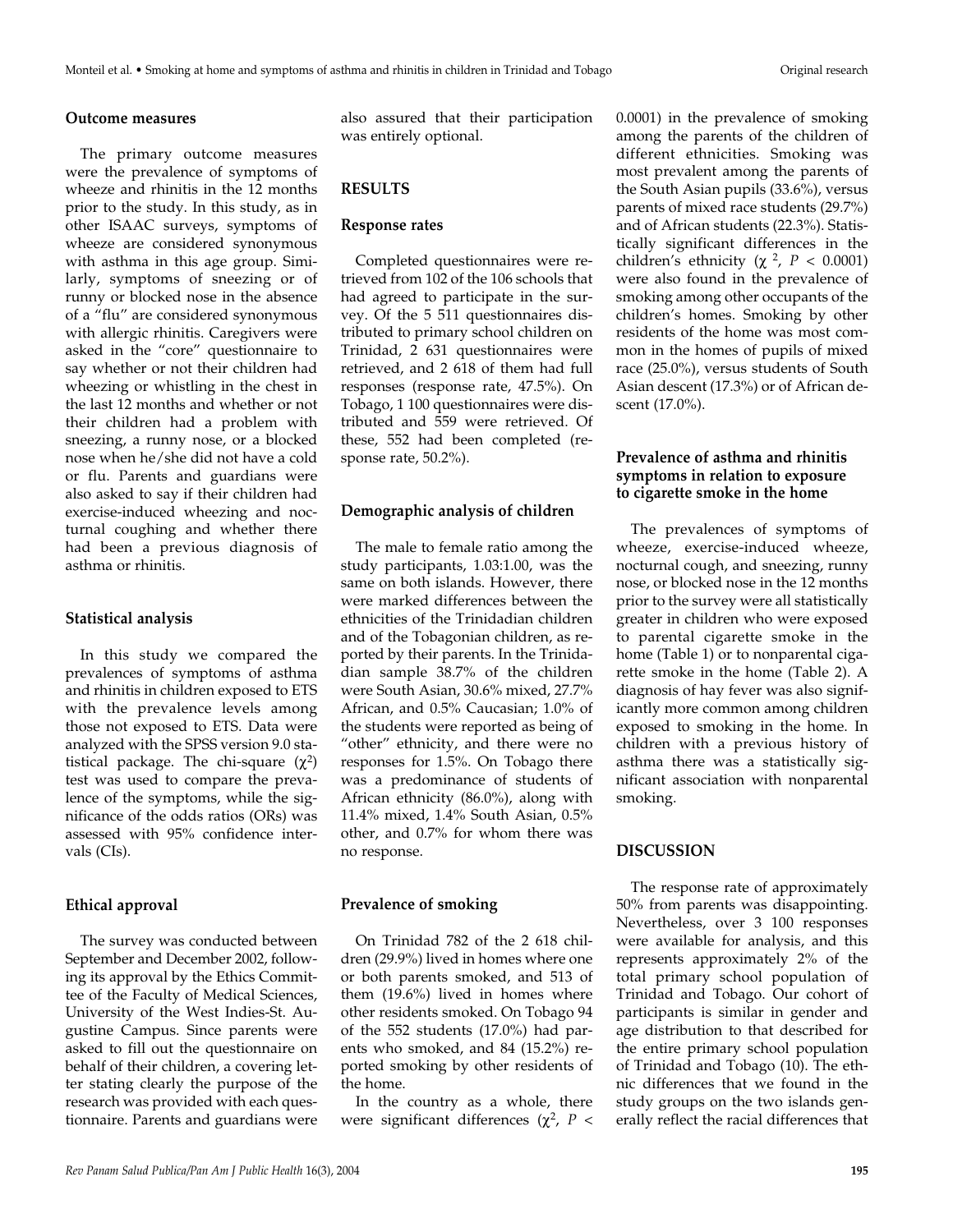|                                                         | Exposed |      | Not exposed |      |      |               | P value                 |
|---------------------------------------------------------|---------|------|-------------|------|------|---------------|-------------------------|
| Symptom/diagnosis                                       | No.     | %    | No.         | $\%$ | OR   | 95% CI        | $(\chi^2 \text{ test})$ |
| Wheezing in the last 12 months                          | 186     | 37.4 | 929         | 29.3 | l.43 | $1.11 - 1.83$ | 0.004                   |
| Exercise-induced wheezing in the last 12 months         | 346     | 10.9 | 168         | 5.3  | 2.12 | 1.59-2.82     | 0.0001                  |
| Nocturnal coughing in the past 12 months                | 904     | 28.5 | 628         | 19.8 | l.64 | $1.37 - 1.97$ | 0.0001                  |
| Sneezing, runny nose, or blocked nose in last 12 months | 369     | 43.2 | 160         | 36.6 | l.35 | $1.10 - 1.65$ | 0.004                   |
| Diagnosis of asthma                                     | 358     | 11.3 | 301         | 9.5  | .25  | $0.96 - 1.62$ | 0.107                   |
| Diagnosis of hay fever/sinus problems                   | 539     | 17.0 | 412         | 13.0 | .39  | $1.11 - 1.74$ | 0.006                   |

**TABLE 1. Comparison of the prevalence of symptoms of asthma or rhinitis among primary school children either exposed to or not exposed to parental cigarette smoking in the home, with odds ratio (OR) and 95% confidence interval (CI), Trinidad and Tobago, 2002** 

exist between the overall population of Trinidad and that of Tobago. However, the ethnic composition of the study participants on Trinidad differed from the reported ethnic composition of this island (11). On Trinidad there were more respondents whose children were of South Asian or mixed ethnicity and fewer whose children were of African heritage than is true for the general population. One possible explanation for this may be that parents from the first two ethnic groups were more willing to respond to the questionnaire.

The general low rate of response was in part due to the relative lack of interest of some schools in the project and the relative lack of interest by parents in either completing the questionnaire or ensuring that it was returned to their children's teacher. Teachers in a few rural schools also told the researchers that a few parents had some difficulty in completing the questionnaires because of their limited reading skills.

The overall prevalence of parental smoking in the two islands that we found in our study (23.5%) was very similar to the reported national average (25.1%) (8). Our results indicated that smoking was more common among parents of children of South Asian or mixed ethnicity. Smoking by other members of the household occurred more frequently in households with children of mixed heritage. We are unaware of any existing study on the racial differences in the smoking habits of Trinidadians and Tobagonians, and so we can make no comparisons with studies specifically designed to determine the characteristics of smokers in Trinidad and Tobago. Therefore, we are unable to fully exclude the possibility of socioeconomic differences among these races and hence the ability to purchase cigarettes and other forms of tobacco. According to a nationwide household budgetary survey that was conducted between May 1997 and May 1998, the average monthly income for households in which the head of the

household was of mixed ethnicity was TT\$ 5 169 (US\$ 834), versus TT\$ 4 253 (US\$ 686) where the head of the household was of Indian descent and TT\$ 4 151 (US\$ 670) where the head of the household was of African heritage (11).

Parental smoking was strongly associated with symptoms of wheeze, exercise-induced wheeze, nocturnal coughing, symptoms of rhinitis, and a diagnosis of hay fever or sinus problems. There was no statistically significant relationship between parental smoking and a previous history of asthma, though the difference was significant for exposure to nonparental smoking. The higher prevalence of symptoms suggestive of asthma in primary-school-aged children in Trinidad and Tobago living in households with ETS is similar to findings reported from other parts of the world. In her review of indoor pollution and childhood asthma (3), Etzel summarized the earlier findings of Burchfiel and colleagues, who had conducted a questionnaire survey in the town of

**TABLE 2. Comparison of the prevalence of symptoms of asthma or rhinitis among primary school children either exposed to or not exposed to nonparental cigarette smoking in the home, with odds ratio (OR) and 95% confidence interval (CI), Trinidad and Tobago, 2002** 

|                                                         | Exposed |      | Not exposed |      |      |               | P value                 |
|---------------------------------------------------------|---------|------|-------------|------|------|---------------|-------------------------|
| Symptom/diagnosis                                       | No.     | $\%$ | No.         | $\%$ | OR   | 95% CI        | $(\chi^2 \text{ test})$ |
| Wheezing in the last 12 months                          | 249     | 39.4 | 948         | 29.9 | .61  | $1.23 - 2.11$ | 0.002                   |
| Exercise-induced wheezing in the last 12 months         | 301     | 9.5  | 203         | 6.4  | l.61 | $1.17 - 2.22$ | 0.004                   |
| Nocturnal coughing in the past 12 months                | 957     | 30.2 | 644         | 20.3 | 1.72 | $1.41 - 2.11$ | 0.0001                  |
| Sneezing, runny nose, or blocked nose in last 12 months | 474     | 46.5 | 167         | 36.8 | 1.5  | $1.13 - 2.00$ | 0.007                   |
| Diagnosis of asthma                                     | 412     | 13.0 | 301         | 9.5  | .49  | $1.13 - 1.97$ | 0.015                   |
| Diagnosis of hay fever/sinus problems                   | 571     | 18.0 | 415         | 13.1 | .46  | $1.14 - 1.87$ | 0.004                   |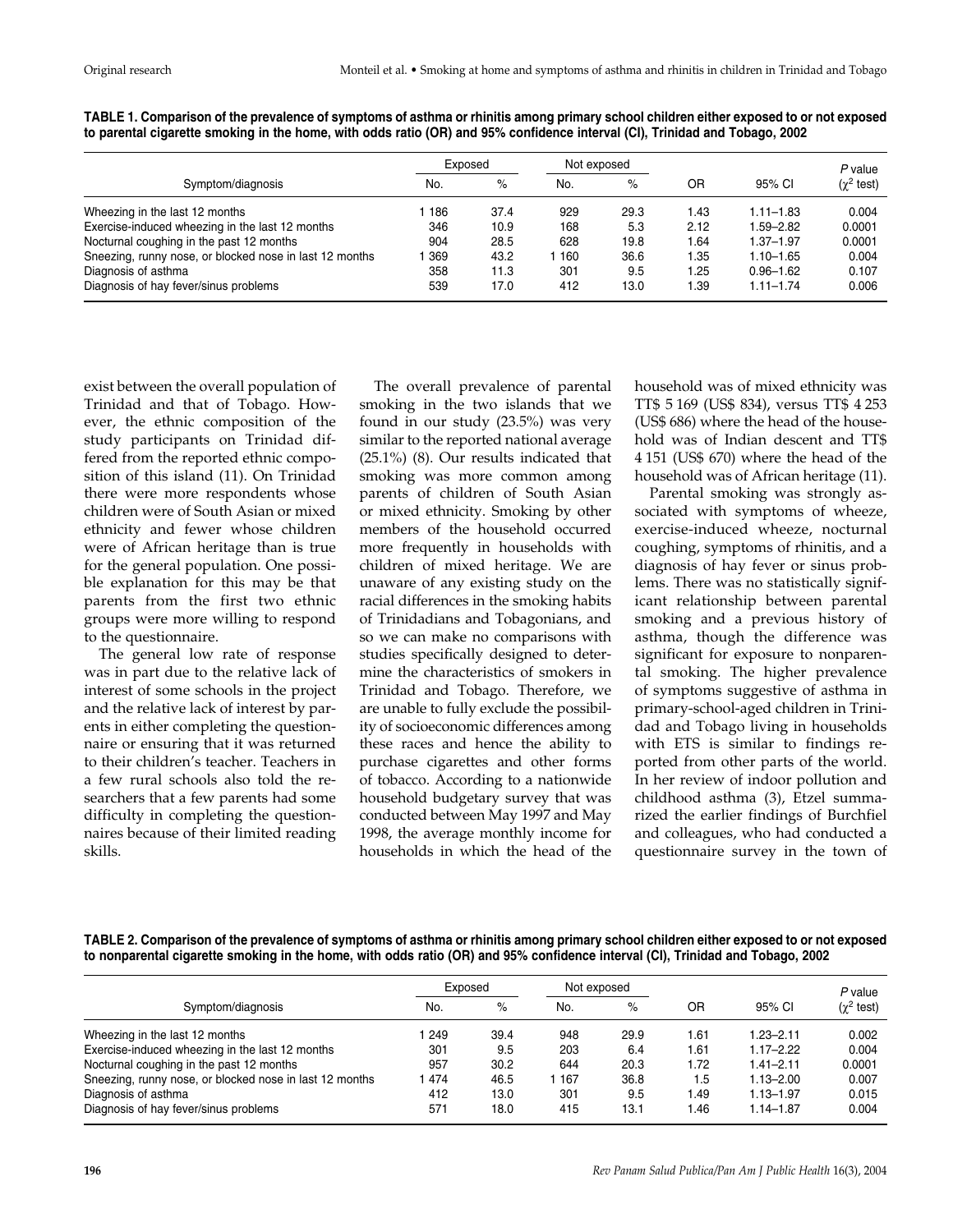Tecumseh, Michigan, United States of America. The study by Burchfiel and colleagues reported an odds ratio of 1.7 in boys and 1.2 in girls for the development of asthma following ETS exposure. The Tecumseh results were independent of parental respiratory illnesses, parental education, family size, and age (3).

Our findings differ from those of other studies that have reported a significant association between ETS exposure and a diagnosis of asthma. Even in Puerto Rico, another tropical Caribbean island, Beckett and colleagues reported the presence of a cigarette smoker in the household as an important risk factor for the development of childhood asthma (12). In our study, while there was a statistically significant association between a previous history of asthma in the primary school children and smoking by persons other than the parents in the household, this significance was not found with exposure to parental smoking. Smoking in Trinidad and Tobago is far more common among adult men (42.1%) than it is among adult women (8.0%) (7). As a result there is relatively little maternal smoking, which is the form of parental smoking most strongly associated with the development of asthma (4). It is also possible that the prevalence of previous asthma has been underestimated in our study. In young children, as in this study group, asthma may present as nocturnal coughing, so-called "cough-variant asthma." In our survey, 22.7% of the children on Trinidad and 17.4% of the children on Tobago reported nocturnal cough in

the absence of a cold or chest infection. However, only 10.1% and 8.8%, respectively, reported previous asthma. It is therefore possible that some children with nocturnal cough do in fact have undiagnosed asthma.

This questionnaire study did not include questions about other possible outdoor or indoor environmental irritants, so we cannot comment on potential confounding pollutants. Some well-defined sources of indoor pollutants, such as heating with gas, coal, kerosene units, and fireplaces as well as cooking on wood- or coal-burning stoves (13), are unimportant in the tropical islands of Trinidad and Tobago. Further, houses in Trinidad and Tobago tend to be well ventilated, and with relatively few homes having air conditioning or carpeting.

Another limitation of our questionnaire approach is that there was no independent corroboration of asthma or rhinitis by physical examination or ancillary tests such as lung function testing. However, the ISAAC questionnaire has been validated in relation to bronchial hyperreactivity (14) and doctor-diagnosed asthma (15).

Our report has highlighted the significant associations between parental and nonparental smoking and symptoms of asthma and rhinitis in young children in Trinidad and Tobago. The similarity in the results for exposure to either parental or nonparental smoking may reflect the extended family structure that is common in Trinidad and Tobago, in which elderly grandparents or uncles or aunts may be residents of the home. In these situations, children are just as likely to be exposed to nonparental smoking as to parental smoking. It may even be argued that since smoking is far more common among male Trinidadians, a child is more likely to have more exposure to ETS from a retired grandfather who lives at the child's home and smokes than from the child's own father, who is working during the day.

We believe that cessation or reduction of passive ETS exposure may lead to a decrease in the symptoms that we found in children, and the associated morbidity. We also believe that an aggressive education campaign aimed at reducing parental and nonparental smoking in the home is urgently needed to lessen the morbidity from the effects of tobacco smoke in children in Trinidad and Tobago and possibly also lessen demands on our already overstretched health care services.

**Acknowledgements.** This project was commissioned by the Environmental Management Authority of Trinidad and Tobago and was funded through a Pan American Health Organization (PAHO) grant to Michele Monteil. The authors wish to thank the following persons for their assistance with this project: Owen Cuffie, project chauffeur; Avril Siung Chang, PAHO Office, Trinidad and Tobago; D. MacIntosh and Wayne Rajkumar, Environmental Management Authority; the Ministry of Education of Trinidad and Tobago; the Tobago House of Assembly, Education Desk; the Health Education Unit, Tobago; and the principals and students of all the participating schools.

#### **REFERENCES**

- 1. International Study of Asthma and Allergies in Childhood (ISAAC) Steering Committee. Worldwide variation in prevalence of symptoms of asthma, allergic rhinoconjunctivitis and atopic eczema. Lancet. 1998;351:1225–32.
- 2. Becker A. Environmental control and immunotherapy. In: FitzGerald JM, Ernst P, Boulet L-P, O'Byrne PM, eds. Evidence-based asthma management. Hamilton: BC Decker Publishers; 2001. Pp.169-82.
- 3. Etzel RA. Indoor air pollution and childhood asthma: effective environmental interventions. Environ Health Perspect. 1995;103 Suppl 6:55–8.
- 4. Ehrlich RI, Du Toit D, Jordaan E, Zwarenstein M, Potter P, Volmink JA, et al. Risk factors for childhood asthma and wheezing: importance of maternal and household smoking. Am J Resp Crit Care Med. 1996;154(3):681–8.
- 5. Giuseppe MC, Agabiti N, Forastiere F, Dell'Orco V, Pistelli R, Kriebel D, et al. Lung

function in children and adolescents with occasional exposure to environmental tobacco smoke. Am J Resp Crit Care Med. 1996;154(3): 695–700.

- 6. Benninger MS. The impact of cigarette smoking and environmental tobacco smoke on nasal and sinus disease: a review of the literature. Am J Rhinol. 1999;13(6):435–8.
- 7. World Health Organization. The tobacco atlas 2002. Available from: http://www.who.int/